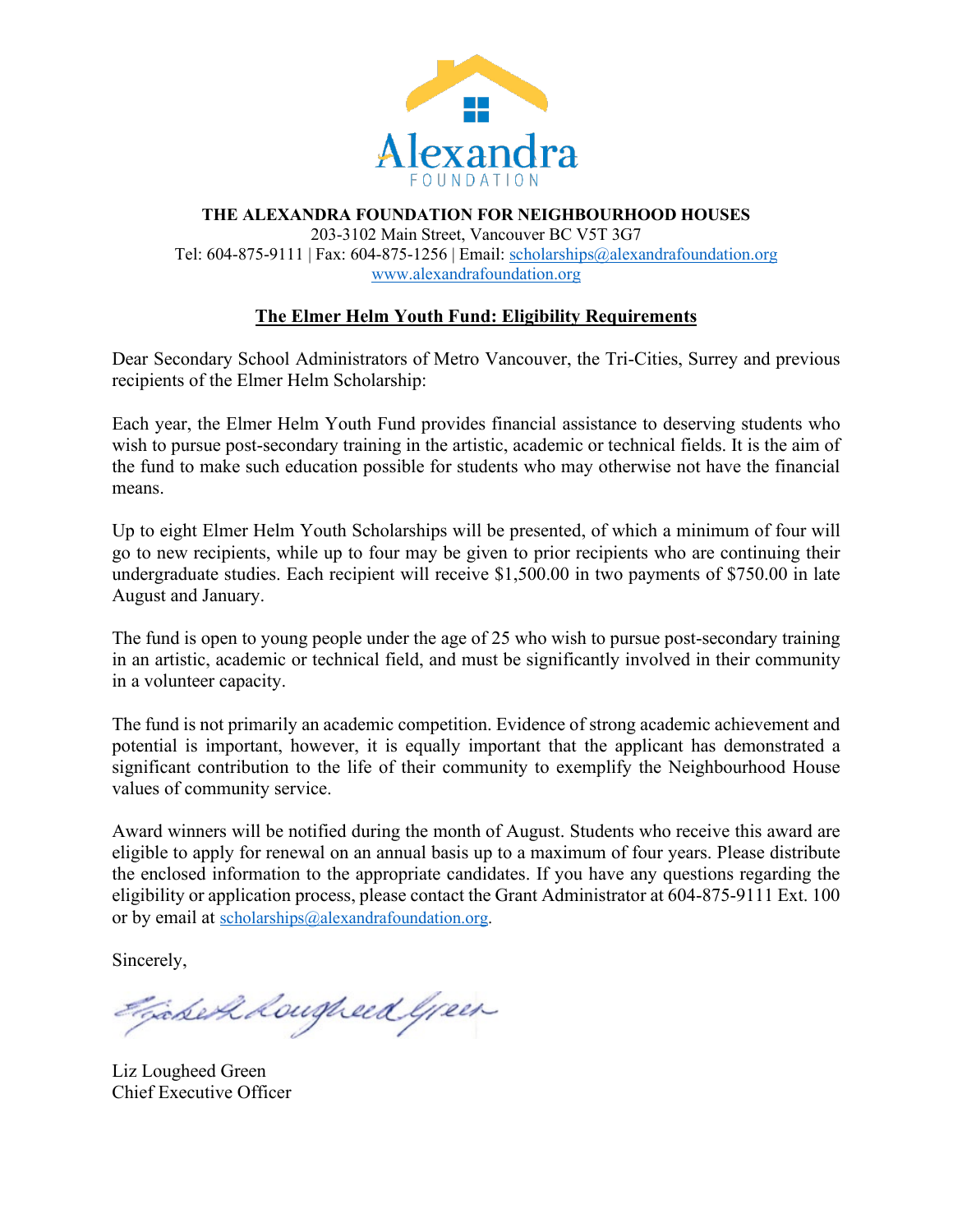

#### **THE ALEXANDRA FOUNDATION FOR NEIGHBOURHOOD HOUSES** 203-3102 Main Street, Vancouver BC V5T 3G7 Tel: 604-875-9111 | Fax: 604-875-1256 | Email: [scholarships@alexandrafoundation.org](mailto:info@alexandrafoundation.org) [www.alexandrafoundation.org](http://www.alexandrafoundation.org/)

# **The Elmer Helm Fund: Application Procedure**

Financial means should not be a barrier to pursuing your dream. Every year in British Columbia young people are denied their dream of pursuing post-secondary education not because they lack talent, ambition or dedication, but because they lack the financial means.

Elmer Helm had a dream of his own. That dream was to make a positive difference in his community by acting on the belief that when people work together to strengthen their neighbourhoods, everyone benefits. For more than 40 years, Elmer worked with the Association of Neighbourhood Houses BC (ANHBC) to provide services in pursuit of that goal.

In the spirit of Elmer's dedication to the youth, seniors and families of Vancouver through ANHBC, this Scholarship was set up in his name.

Please submit the following information in the following order via one of these methods:

- email to scholarships  $@alex$  and rafoundation.  $\text{org}$  as a single PDF file
- fax to  $604 875 1256$
- postal mail or in-person to:

### **The Alexandra Foundation for Neighbourhood Houses c/o Grant Administrator** 203 - 3102 Main Street Vancouver, BC V5T 3G7

- 1. A completed Contact Information Form (attached).
- 2. A letter from the candidate outlining personal goals, career goals, and an explanation of why the candidate believes he or she should be selected for the award.
- 3. Documentation regarding academic standing and other accomplishments, i.e. transcript(s).
- 4. Three letters of reference from members of the community or from schools.

### **Deadline:** June 30 at 5:00pm

For more information, visit [http://alexandrafoundation.org/youth-grants/elmer-helm-youth-fund](http://alexandrafoundation.org/youth-grants/elmer-helm-youth-fund-children/)[children/.](http://alexandrafoundation.org/youth-grants/elmer-helm-youth-fund-children/)